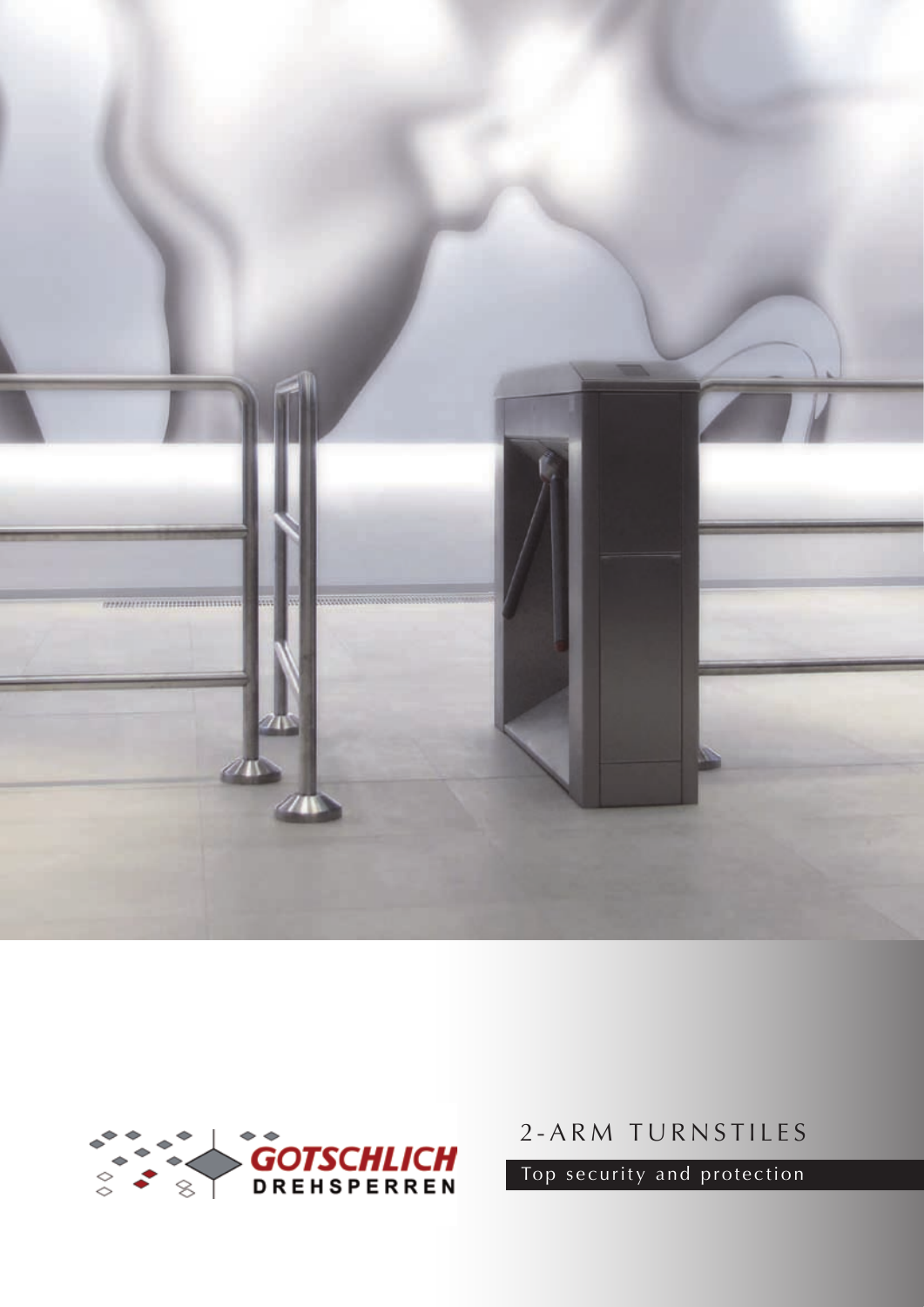

# *2-ARM TECHNOLOGY. The turnstile that is also an access lane*

In emergency situations, turnstiles can be an obstacle in the way of people's escape. Previous emergency exit solutions – often required in building codes – are complicated and inflexible: Bars that fold down or dangle from cables when the central fire alarm or emergency system is activated can cause injury. Not only are escape mechanisms often complicated and expensive, they require additional work by the alreadyharried staff to restore normal operation after the all-clear.

A completely fresh look at the problem without any preconceptions led to the development of the GOTSCHLICH 2-arm turnstiles, which guarantee maximum security, economy and comfort, both during normal operation and in special situations with no additional mechanisms.

The advantages of GOTSCHLICH 2-arm turnstiles are plain to see even during ordinary operation. People with strollers or large suitcases pass through without hindrance. Built to the right width, the passageway is also wheelchair-friendly. The need for separate access gates – and the additional space and money they require – is eliminated. With 2-arm technology, the turnstile qualifies as a barrier-free access point under current EU standards.

The mechanical design is not drastically different from that of conventional turnstiles and includes many of the same components. This keeps GOTSCHLICH 2-arm turnstiles small and inexpensive compared to other solutions.

What makes it unique is the asymmetrical configuration of the arms in the turning hub, with one 240- and one 120-degree segment, and the control system, which adjusts the speed of the different bars to maintain an even pace.

When released by the access control system, just a slight touch activates the motorized arm rotation. Optional sensors which start the rotation without contact provide even greater comfort.

In the "escape" position, the two arms are situated beneath the turnstile body, keeping the passageway completely clear. This allows disabled persons or deliveries to pass through the turnstile and clears the way for mass exit at the end of an event. Triggered by a central fire alarm, emergency exit terminal or emergency button, this escape position allows evacuation through the entrance area without additional mechanical work.





*Arm position for normal access control Arm position for evacuation or barrier-free entry*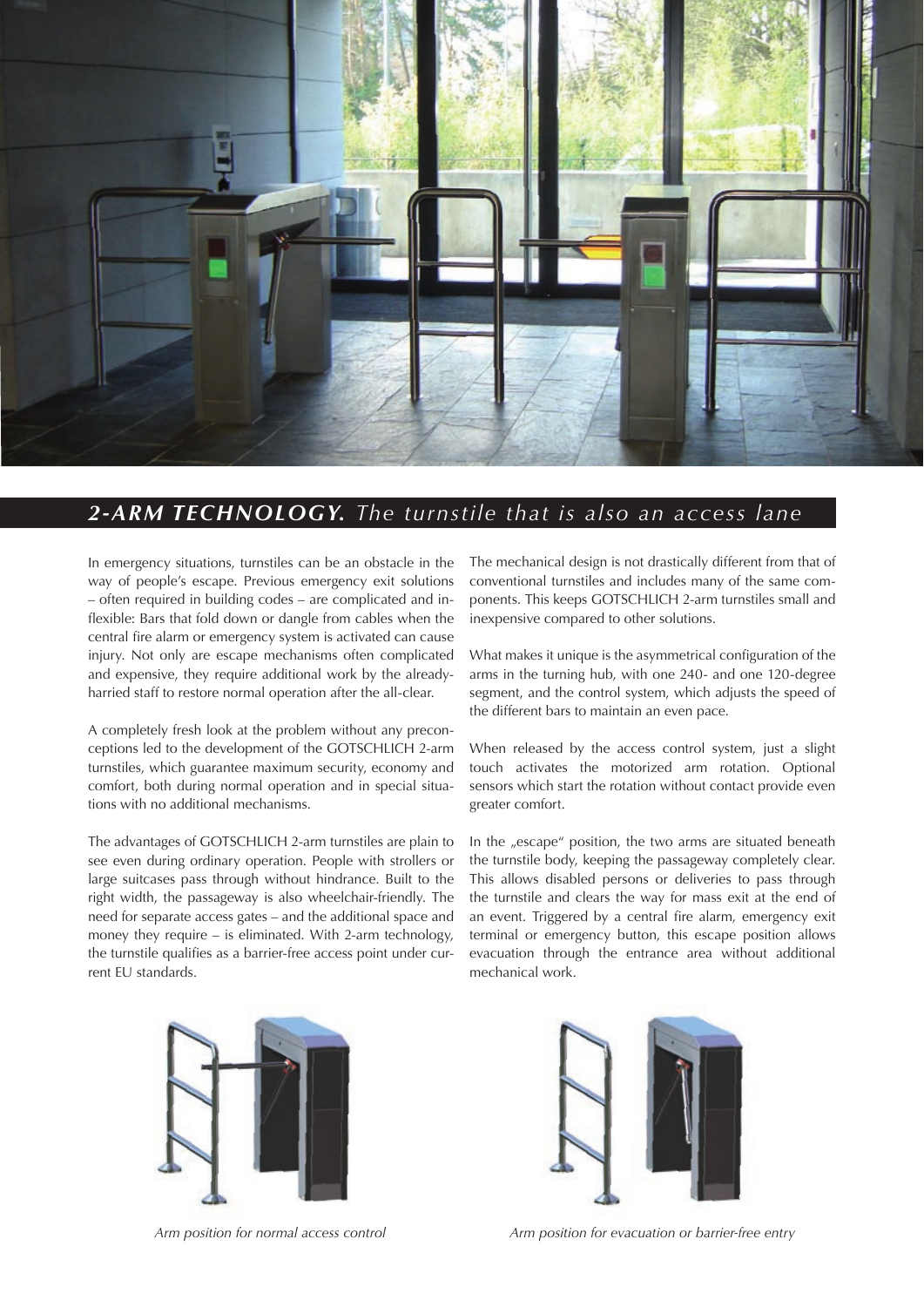

# *sicher – stabil –wirtschaftlich 2-ARM TECHNOLOGY. Turnstile with escape route function*

### **Security, Economy and Comfort**

Security against unauthorized access is just as high with GOTSCHLICH 2-arm turnstiles as with our long-proven 3-arm turnstiles, and at comparable investment costs. In case of emergency, especially indoors, the 3-arm option with fold-down arms has long been used as reliable safety technology. The 2-arm technology is the logical next step in development after the folding-arm turnstile. It takes the above advantages and adds a new dimension of security, economy and comfort.

### **Security:**

- No dangling arms to stumble over.
- Immediate restoration of checkpoint mode after the all-clear means less time in the uncontrolled open phase and lowers the risk of unauthorized entry.

#### **Economy:**

- No more extra investment or space needed for disabled or stroller access gates.
- No more complicated escape mechanisms. This reduces investment and maintenance costs and increases the economic lifespan and availability.

# **Comfort**:

- Barrier-free access for the disabled and persons with strollers or heavy luggage.
- Standard pedestrian access and barrier-free entry in the same lane. No traffic jams caused by people taking the wrong lane.
- Nearly noiseless operation.

### **Selected References**

- United Nations Organisation, Geneva
- Salzburg Airport
- Heidelberg Funiculars
- Philips plants, Eindhoven

# **Certified by TÜV**

The 2-arm turnstiles from GOTSCHLICH were examined in 2005 and are the only turnstiles on the market to be declared "suitable for use in escape and rescue pathways" in extensive tests by TÜV Austria based on the EU Machine Safety Act.